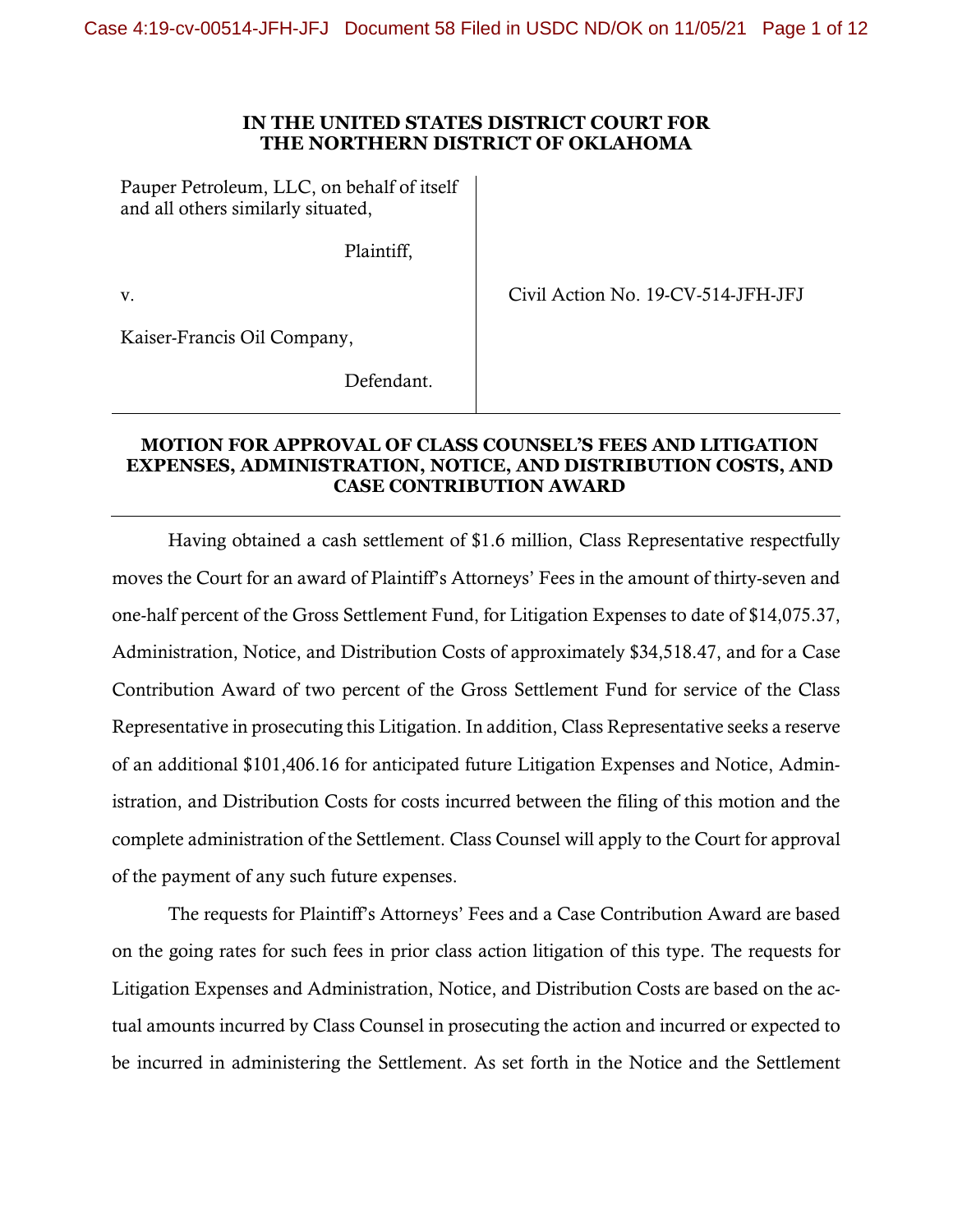Agreement, the requested awards will be paid from the Gross Settlement Fund. For the reasons set forth in this Motion, the requested awards are fair and reasonable, and therefore should be approved.

## **BACKGROUND**

In the interest of brevity, Class Representative will not recite the entire background of this Litigation. Rather, Class Representative refers the Court to the Motion for Preliminary Approval (Doc. 54), the Joint Declaration of Class Counsel ("Joint Counsel Decl.") (Doc. 57-4), the pleadings on file, and any other matters of which the Court may take judicial notice, all of which are incorporated as if fully set out in this memorandum.

## **ARGUMENT & AUTHORITY**

Each of the requests are warranted considering the work done and result achieved. They are also in line with similar requests recently granted by this Court and in other districts.

# 1. Federal Common Law Controls the Right to and Reasonableness of the Requests in this Motion

The Parties contractually agreed that federal common law governs the awards requested in this Motion:

11.7. To promote certainty, predictability, the full enforceability of this Settlement Agreement as written, and its nationwide application, this Settlement Agreement shall be governed solely by federal law, both substantive and procedural, as to due process, class certification, judgment, collateral estoppel, res judicata, release, settlement approval, allocation, nominal case contribution award, the right to and reasonableness of attorneys' fees and expenses, and all other matters for which there is federal procedural or common law, including federal law regarding federal equitable common fund class actions.

Doc. 54-1 at 35, ¶ 11.7. This contractual language removes any doubt about the applicable body of law as to class certification, notice, and overall evaluation of the fairness and reason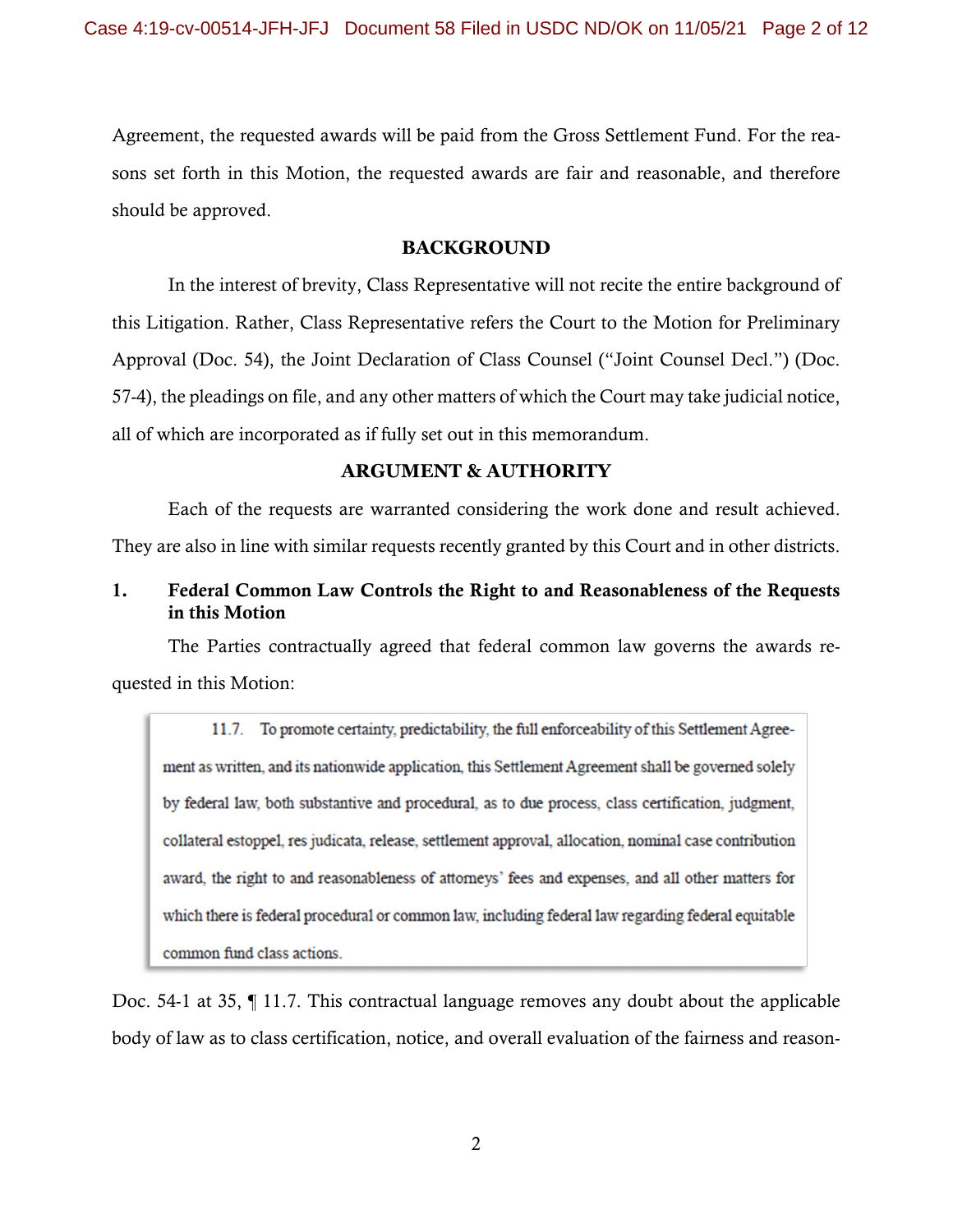ableness of the Settlement and the associated requests in this Motion. This choice of law provision has previously been enforced by this Court. *See, e.g.*, *Hay Creek Royalties, LLC v. Roan Res.*, No. 19-CV-177-CVF-JFJ, Doc. 74 at 3 ("Here, the requested fees are specifically authorized by law, federal common law, which is specifically authorized by an express agreement of the parties."). So too have other federal courts in Oklahoma routinely enforced such choice of law provisions. *See, e.g., Harris v. Chevron U.S.A., Inc., et al.*, No. 19-CV-355-SPS (E.D. Okla. Feb. 27, 2020), Doc. 40 at 10 ("The Court finds that this choice of law provision complies with Oklahoma choice of law and/or conflicts of laws principles and should be and is hereby enforced."); *Chieftain Royalty Co. v. Newfield Exploration Mid-Continent Inc.*, No. 17-CV-336- KEW (E.D. Okla. Mar. 3, 2020), Doc. 71 at 4 ("This choice of law provision should be and is hereby enforced.").

### 2. The Request for Class Counsel's Fees Is Reasonable Under Federal Common Law

The thirty-seven and one-half percent fee request for Class Counsel is reasonable. The market rate for these types of class actions is forty percent—higher than the request here—as reflected in myriad federal and state court oil-and-gas class actions<sup>1</sup> and as reflected in the contingent fee agreement in this case, executed before Class Representative and Class Counsel knew how the litigation would progress and whether any recovery would be obtained. *See*  Doc. 57-4, Joint Counsel Decl. at 6, ¶¶ 27–32.

Under Rule 23(h), "the court may award reasonable attorney's fees and nontaxable costs that are authorized by law or by the parties' agreement." Fed. R. Civ. P. 23(h). An award of attorneys' fees is a matter uniquely within the discretion of the trial judge, who has firsthand knowledge of the efforts of counsel and the services provided. *Brown v. Phillips Petroleum Co.*, 838 F.2d 451, 453 (10th Cir. 1988). Such an award will only be reversed for abuse of discretion. *Id.*; *Gottlieb v. Barry*, 43 F.3d 474, 486 (10th Cir. 1994). Here, the parties' agreement

<sup>1</sup> *See, e.g., Harris*, No. 19-CV-355-SPS (E.D. Okla. Feb. 27, 2020), Doc. 40 at 10 ("As this Court has previously recognized, the 40% contingency fee represents the market rate and is in the range of the 'customary fee' in oil and gas class actions in Oklahoma courts over the past 15 years.").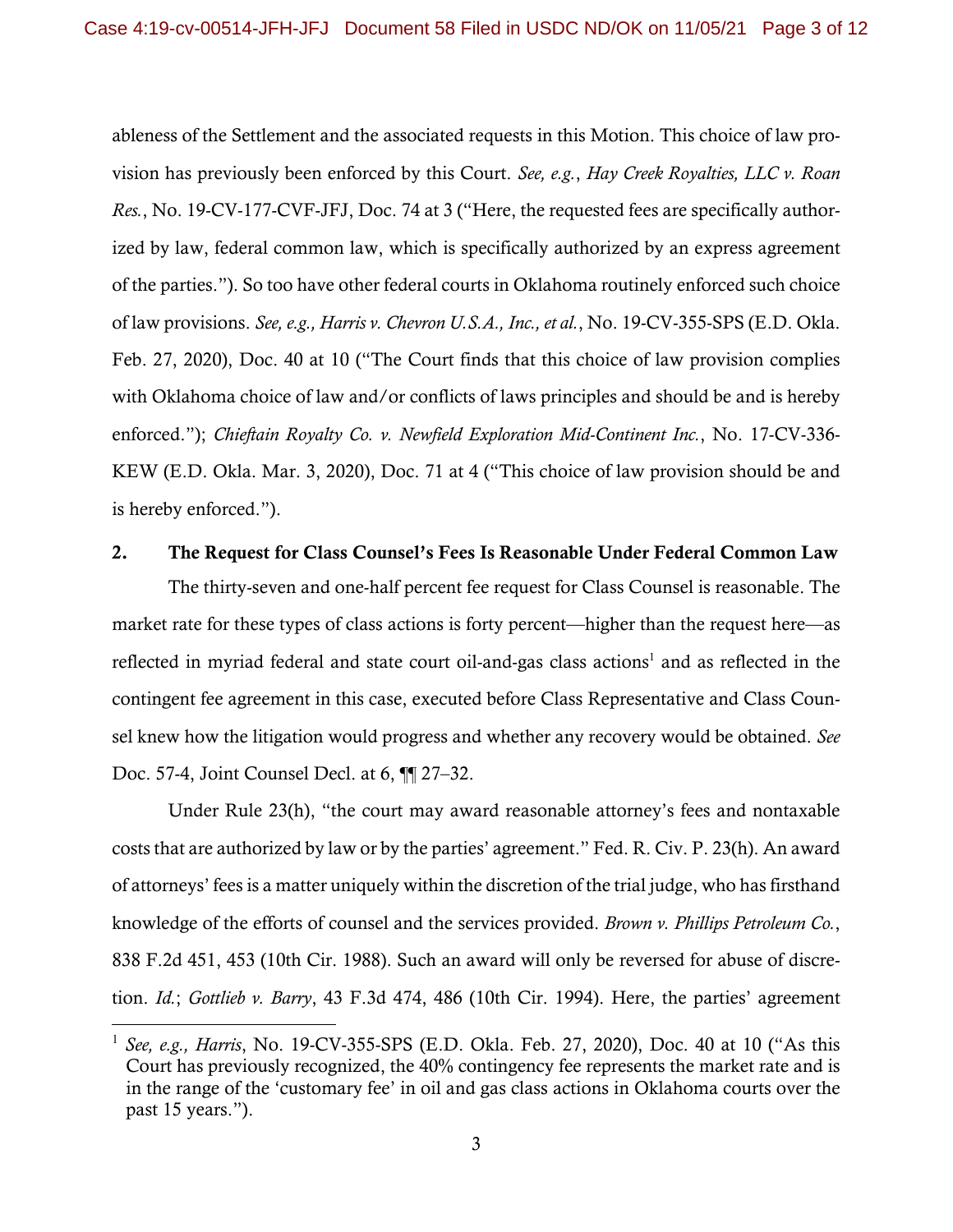expressly authorizes the requested fee of forty percent of the common fund recovery, and the requested fee of thirty-seven and one-half percent is lower than that amount. And, the requested fee is reasonable and should be approved.

# *a. Attorneys' Fees Are Calculated as a Percentage of the Fund under Tenth Circuit Law*

"The court's authority for . . . attorney fees stems from the fact that the class-action device is a creature of equity and the allowance of attorney-related costs is considered part of the historic equity power of the federal courts." 7B Wright & Miller § 1803; *Sprague*, 307 U.S. at 165. Under federal equitable law, the Tenth Circuit expressly prefers the percentage of the fund method in determining the award of attorneys' fees in common-fund cases. *See Gottlieb*, 43 F.3d at 483; *Brown*, 838 F.2d at 454; *Uselton v. Com. Lovelace Motor Freight*, 9 F.3d 849 (10th Cir. 1993). This method calculates the fee as a reasonable percentage of the value obtained for the benefit of the class. *See Brown*, 838 F.2d at 454.

"This Court has acknowledged the Tenth Circuit's preference for the percentage method and rejected application of a lodestar analysis or lodestar cross check." *Hay Creek Royalties, LLC*, No. 19-CV-177-CVE-JFJ (N.D. Okla. Apr. 28, 2021), Doc. 74 at 5.

# *b. Attorneys' Fees Are Calculated as a Percentage of the Fund under Tenth Circuit Law*

When determining attorneys' fees under the preferred percentage-of-the-fund method, the Tenth Circuit evaluates the reasonableness of the requested fee by analyzing the factors set forth in *Johnson v. Georgia Highway Express, Inc.*, 488 F.2d 714 (5th Cir. 1974). *See Brown*, 838 F.2d at 454–55. Not all factors apply in every case, and some deserve more weight than others depending on the facts at issue. *Id.*

The twelve *Johnson* factors are: (l) the time and labor required, (2) the novelty and difficulty of the questions presented by the litigation, (3) the skill required to perform the legal services properly, (4) the preclusion of other employment by the attorneys due to acceptance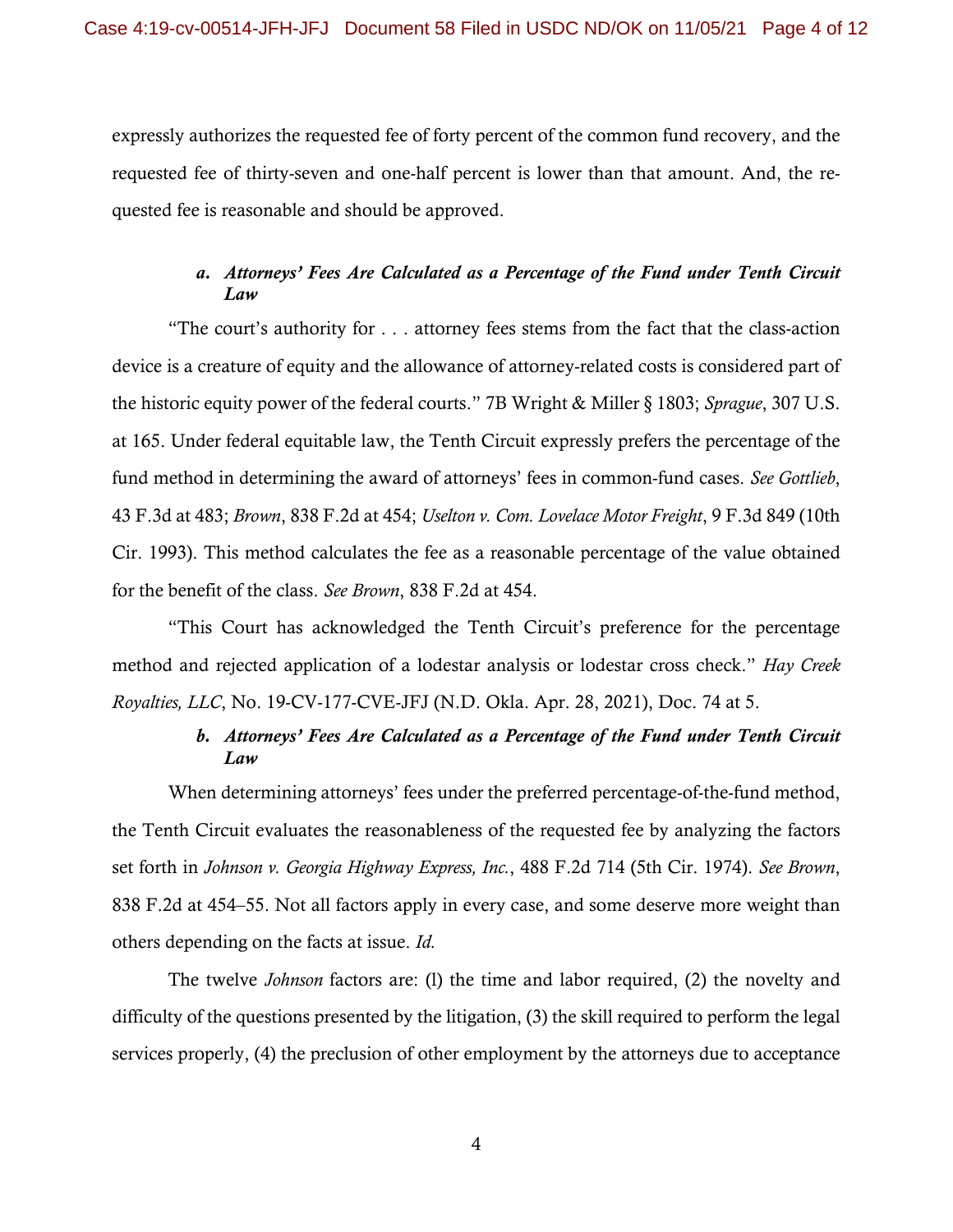of the case, (5) the customary fee, (6) whether the fee is fixed or contingent, (7) time limitations imposed by the client or the circumstances, (8) the amount in controversy and the results obtained, (9) the experience, reputation and ability of the attorneys, (10) the undesirability of the case, (11) the nature and length of the professional relationship with the client, and (12) awards in similar cases. *Gottlieb*, 43 F.3d at 482 n.4.

The *Johnson* factor entitled to the most weight in this common fund case is the eighth factor—the amount involved in the case and the results obtained. *See Brown*, 838 F.2d at 456 (holding this factor may be given greater weight when "the recovery [is] highly contingent and that the efforts of counsel were instrumental in realizing recovery on behalf of the class."); Fed. R. Civ. P. 23(h) adv. comm. note (explaining for a "percentage" or contingency-based approach to class action fee awards, "results achieved is the basic starting point").

Here, the result is exceptional—\$1.6 million in cash. *See* Doc. 57-4, Joint Counsel Decl. at 3, ¶ 5. And this benefit is *guaranteed* and automatically bestowed upon the Settlement Class. There are no claim forms to fill out, no elections to make, and no documentation to scavenge out of old records. Class Members do not have to take any action whatsoever to receive their benefits. The only thing Class Members must do is remain in the Class, *i.e.*, not opt out, and wait for distribution of their checks after the Court grants, if it does grant, final approval of the Settlement. Accordingly, the "results obtained" factor strongly supports a fee award of thirty-seven and one-half percent of the Gross Settlement Fund.

The other *Johnson* factors also support approval of the fee request. Although these factors do not merit as much weight as the results-obtained factor, the Joint Counsel Decl. (Doc. 57-4), incorporated by reference, addresses each of them. To summarize:

Time and Labor. The Joint Counsel Declaration shows Class Counsel invested substantial time in researching, investigating, prosecuting, and resolving the Litigation. *Id.* at 2-4,  $\P$  6-19.

5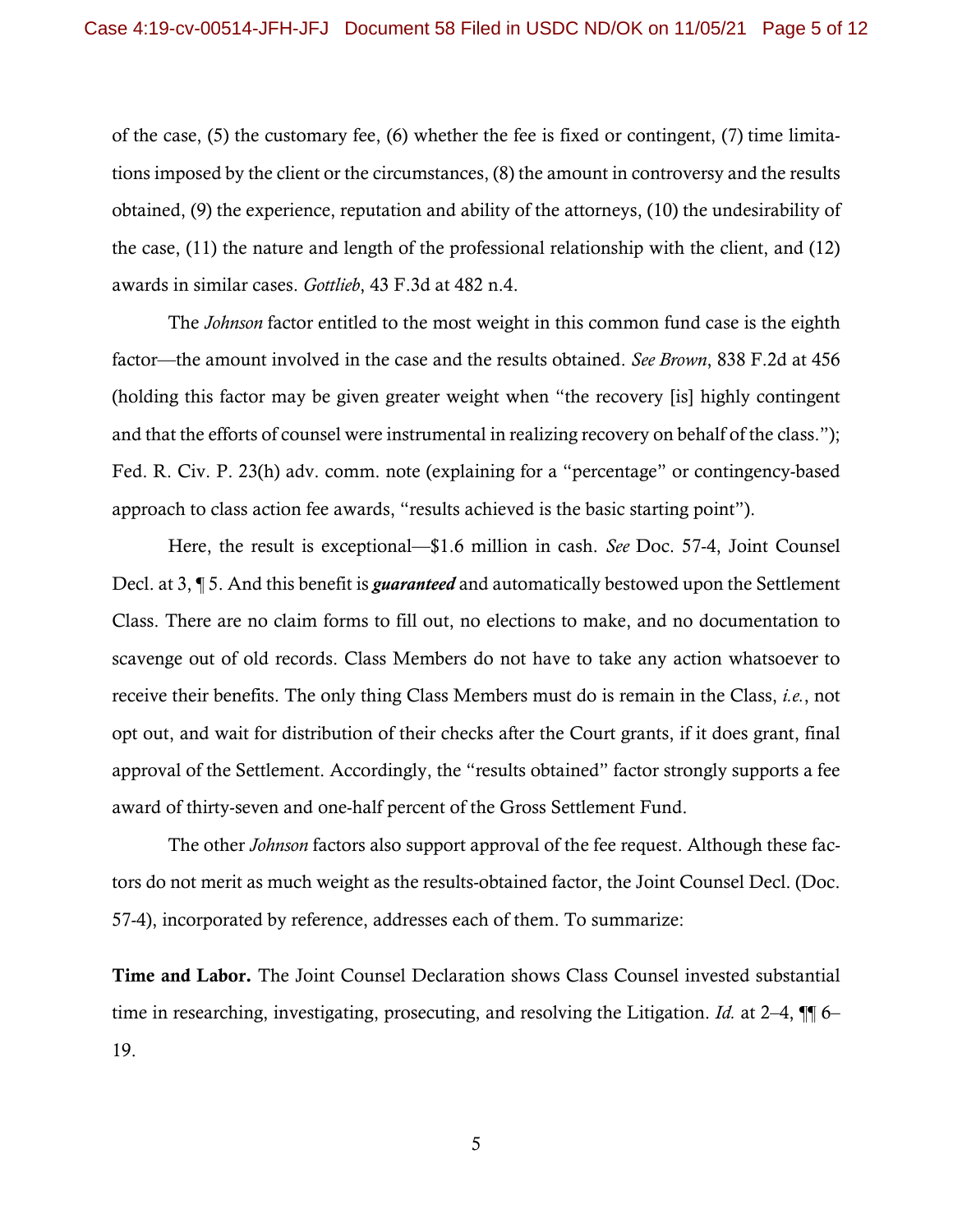Novelty and Difficulty. Class actions are known to be complex and vigorously contested. The claims involve difficult and highly contested issues of Oklahoma oil-and-gas law and class certification law that are currently being litigated in multiple forums. Class Counsel litigated such difficult issues against the vigorous opposition of highly skilled defense counsel. Moreover, Defendant asserted numerous defenses to the claims that would have to be overcome if the Litigation continued to trial. Despite these hurdles, Class Counsel obtained a significant recovery for the Settlement Class. Thus, the immediacy and certainty of this recovery, when considered against the very real risks of continuing to a difficult trial and possible appeal, support the fee request. *Id.* at 10, ¶ 46.

Skill required. Only a few firms handle oil-and-gas class litigation because of the nuanced intersection of class action and oil-and-gas law and the expense of funding such a large and potentially long-lasting endeavor. *Id.* at 7, ¶ 35. Defendant is represented by experienced class action defense attorneys who can expend significant effort and expense in the defense of their client. This factor strongly supports the fee request.

Preclusion of Other Cases. Class Counsel has only a finite number of hours to invest in class action cases. Often, they must decline opportunities to pursue other cases because they have committed time and expense to cases, such as this one, where they have already accepted representation. *Id.* at 7–8, ¶ 36.

Customary Fee. Class Representative negotiated a contract to prosecute this case on a fully contingent basis, with a fee arrangement of 40% of any recovery obtained for the putative class after the filing of the Litigation. *Id.* at 8, ¶ 37; Doc. 57-3, Class Representative Decl. at 2, ¶ 6. This fee represents the market rate. *See, e.g., Harris*, No. 19-CV-355-SPS (E.D. Okla. Feb. 27, 2020), Doc. 40 at 10 ("As this Court has previously recognized, the 40% contingency fee represents the market rate and is in the range of the 'customary fee' in oil and gas class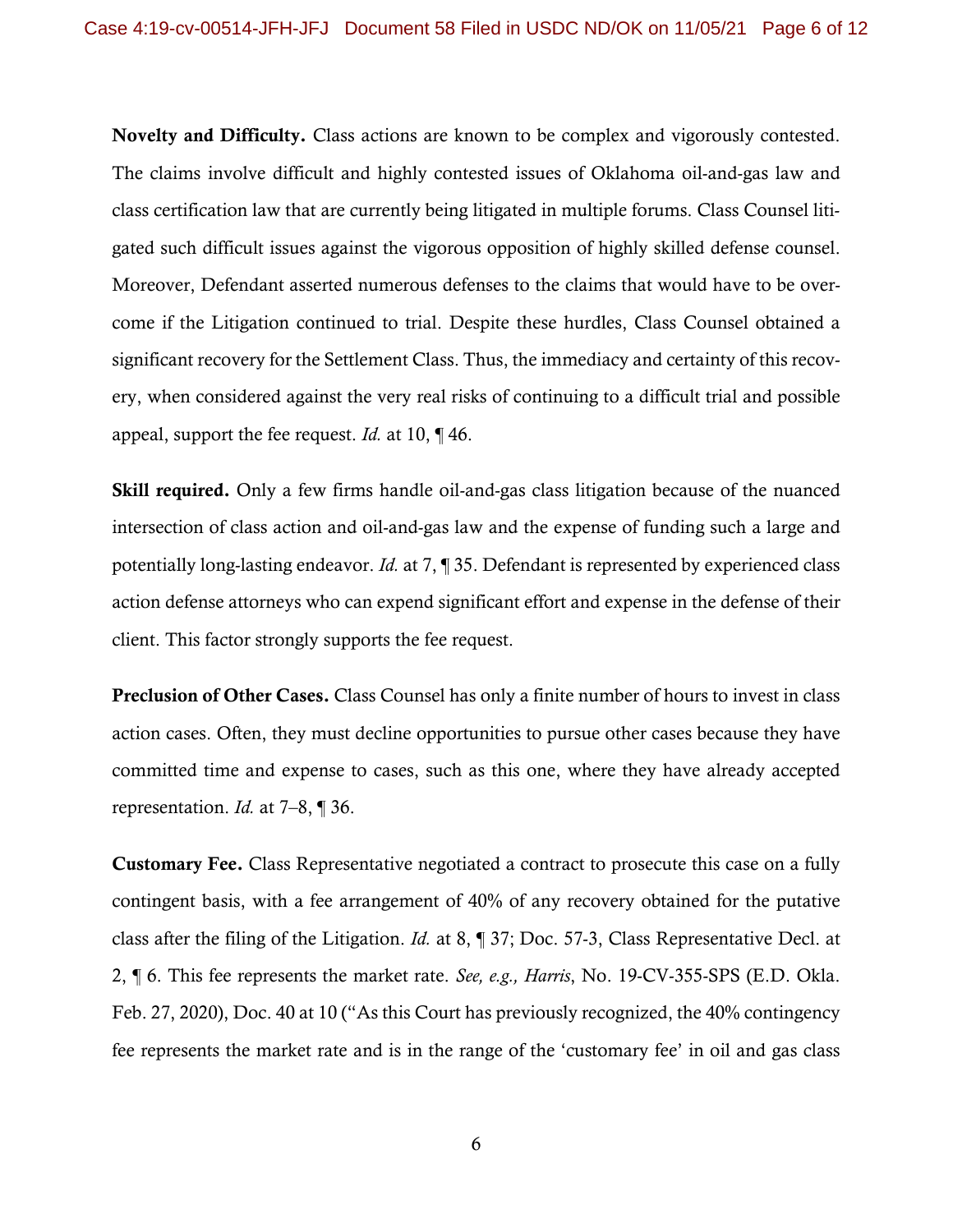actions in Oklahoma courts over the past 15 years."). Class Counsel, however, have reduced the amount requested to 37.5% of the recovery.

Fixed Hourly or Contingent Fee. As set forth above, Class Counsel undertook this Class Lawsuit on a purely contingent fee basis (with the amount of any fee being subject to Court approval) and assumed a substantial risk that the Litigation would yield no recovery, leaving them uncompensated and without the ability to recover expenses. *See* Doc. 57-4, Joint Counsel Decl. at 8, ¶ 38. Courts consistently recognize that the risk of receiving little or no recovery is a major factor in considering an award of attorneys' fees. *See, e.g., Hay Creek Royalties, LLC*, No. 19-CV-177-CVE-JFJ (N.D. Okla. Apr. 28, 2021), Doc. 74 at 8 ("Class Counsel undertook this Litigation on a purely contingent fee basis . . . assuming a substantial risk that the Litigation would yield no recovery and leave them uncompensated."); *see also Harris*, No. 19-CV-355-SPS (E.D. Okla. Feb. 20, 2020), Doc. 40 at 11 ("If Class Counsel had not been successful, they would have received zero compensation (not to mention reimbursement for expenses)."). Simply put, it would not have been economically prudent or feasible if Class Counsel were to pursue the case under any prospect that the Court would award a fee on the basis of normal hourly rates. Accordingly, this factor strongly supports the fee request.

Time Limitations. This was not a factor in this case and should not influence the Court one way or the other. *See* Doc. 57-4, Joint Counsel Decl. at 8, ¶ 39.

Amount in Controversy and Result Obtained. In negotiating the Settlement, the Parties had varying damage models, as is customary in this type of litigation. The \$1.6 million cash settlement represents a significant portion of Class Counsel's overall damage model, and more than the principal amount at issue for other of Class Counsel's damage models. Defendant, of course, argued it had *zero* liability for the claims asserted in the Litigation. *Id.* at 8–9, ¶¶ 40– 41. The result obtained in a contingent fee case is by far the most important factor in deter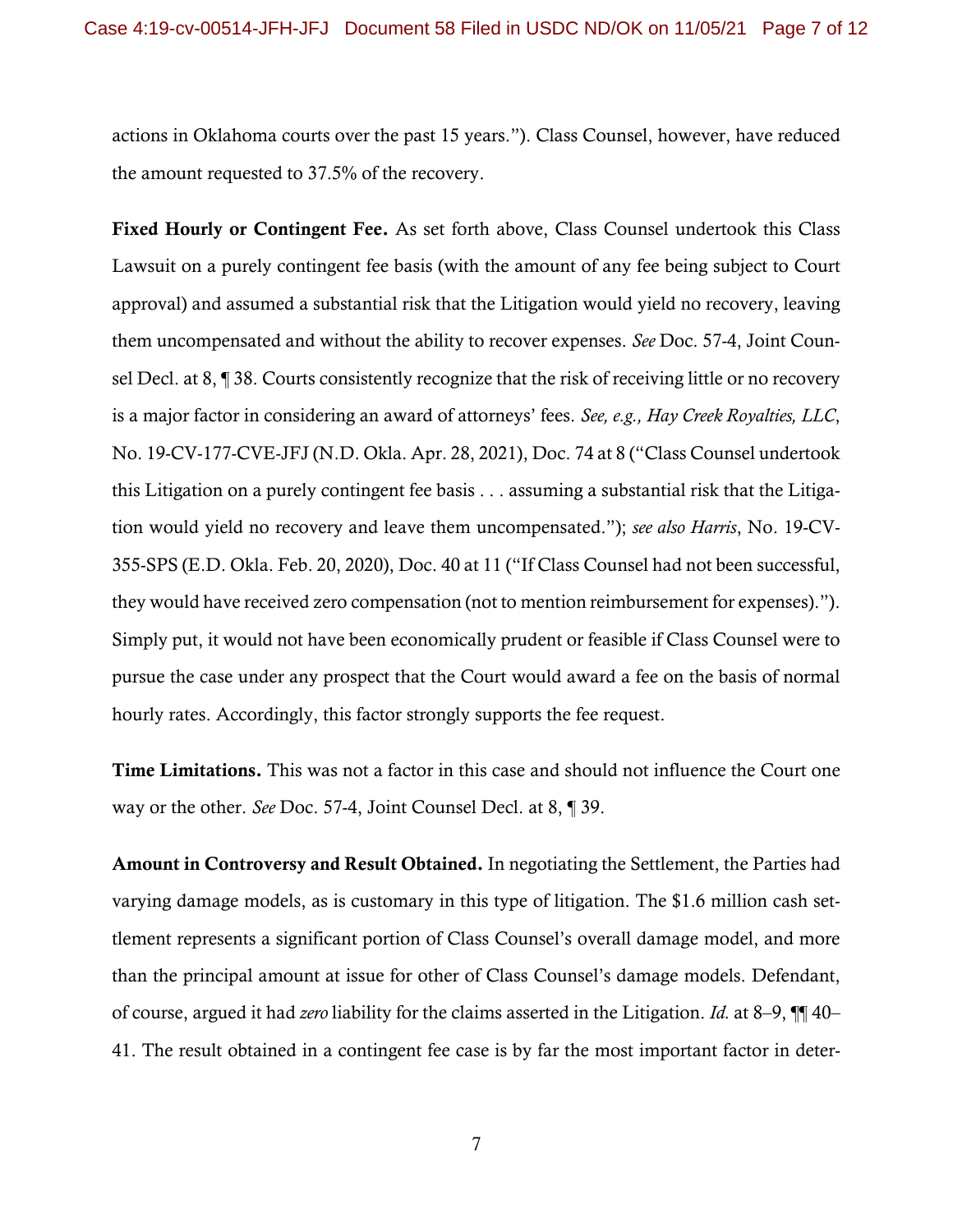mining the fee to award, as noted above. Many class actions have settled for a lower proportionate recovery of actual damages, and in Oklahoma, some actions have failed altogether. *Id.* This factor supports the fee request.

Experience, Reputation, and Ability of Counsel. Class Counsel have extensive experience and demonstrated ability in these types of class actions. *Id.* at 9, ¶ 42.

Undesirability. Defendant and its counsel are worthy adversaries that proved they were willing to litigate zealously. There was no doubt from the beginning that this lawsuit would be a lengthy, expensive, time-consuming, and arduous undertaking. *Id.* at 9, ¶ 43. Very few attorneys have the desire to take on the risk involved in class actions, much less a class action against a well-financed oil-and-gas company such as Plains. *See, e.g., Harris*, No. 19-CV-355- SPS (E.D. Okla. Feb. 20, 2020), Doc. 40 at 12 ("Very few attorneys have the desire to take on the risk involved in class actions, much less a class action against a well-financed oil and gas company such as [Defendant.]"). Nevertheless, Class Counsel did so and achieved an excellent recovery. This factor supports the fee request.

Nature and Length of Professional Relationship with Client. Although of little relevance in a case where the client does not engage regularly in litigation to warrant a discounted hourly rate, this factor supports the requested fee. Class Counsel worked extensively with Class Representative throughout the Litigation to prosecute the claims. *See* Doc. 57-4, Joint Counsel Decl. at 9, ¶ 4644 Doc. 57-3, Class Representative Decl. at 2, ¶ 7. And Class Representative supports the Fee Request. Doc. 57-3, Class Representative Decl. at 4, ¶ 15. This factor supports the fee request.

Awards in Similar Cases. Forty percent is a customary fee award in royalty underpayment class action litigation and supports the Fee Request in this case. *See supra* at 6. This factor supports the thirty-seven and one-half percent fee request here.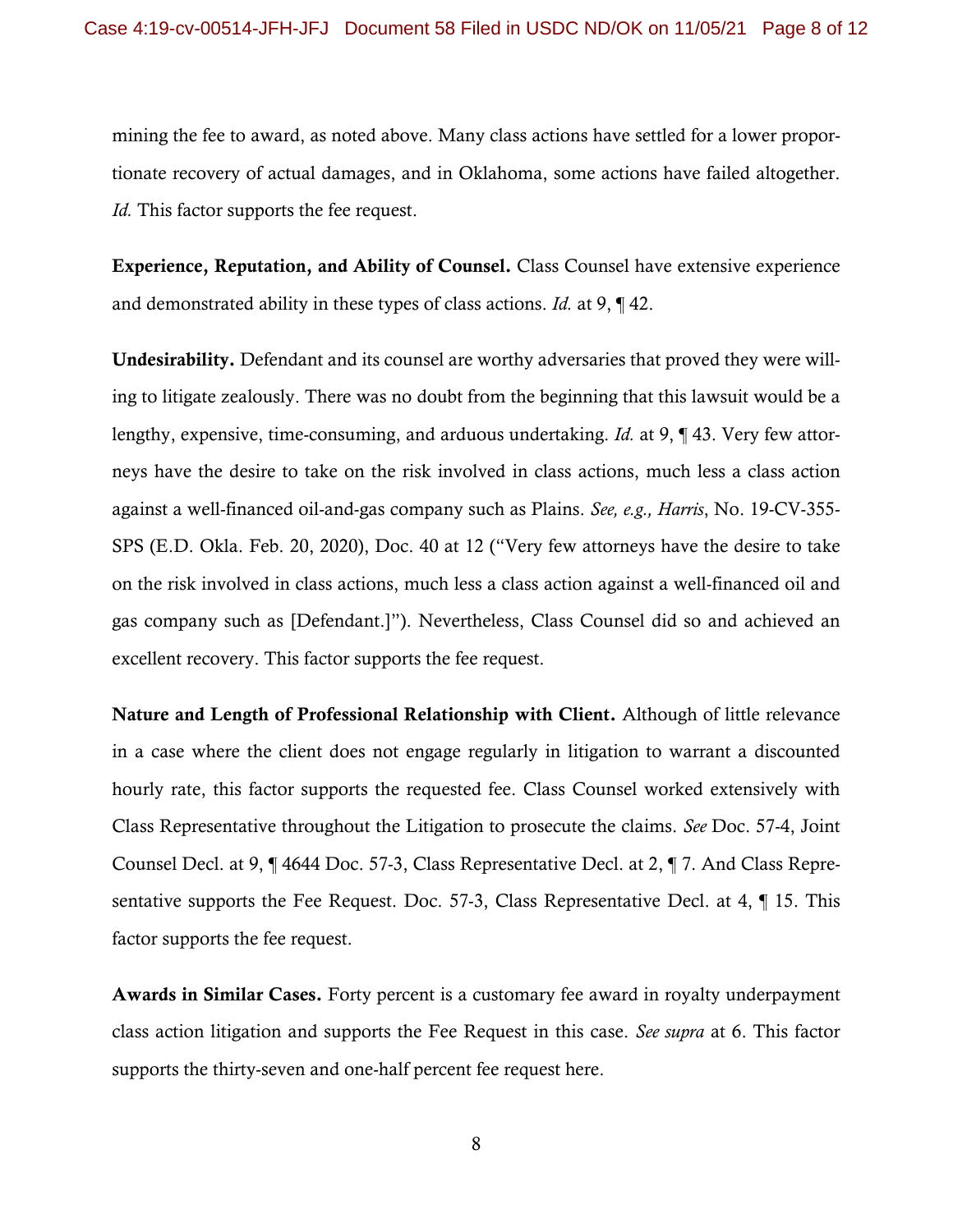The analysis of the *Johnson* factors under federal common law strongly demonstrates approval of the fee request is warranted.

# 3. The Request for Reimbursement of Litigation Expenses and Administration, Notice, and Distribution Costs Is Reasonable under Federal Common Law

In connection with approval of the Settlement of the Litigation, and in accord with the Notice to the Class, Class Representative respectfully moves the Court for reimbursement of expenses incurred in successfully prosecuting, resolving this Litigation, and administering the Settlement (the "Expense Request"). As described above, Class Counsel has obtained an excellent recovery for the benefit of Class Members, which necessitated incurring expenses that Class Counsel paid or will be obligated to pay. To date, Class Counsel have advanced or incurred approximately \$14,075.37 in prosecuting and resolving this case. *See* Doc. 57-4, Joint Counsel Decl. at 10, ¶ 48. All the expenses incurred have been reasonable and necessary to the prosecution of the Class Lawsuit. *Id.* Class Counsel will incur an estimated \$51,399.63 in additional expenses, primarily related to the allocation and distribution of settlement benefits to the Class Members and to preparing for the Final Fairness Hearing. *Id.* at 10, ¶¶ 49–50. As such, at the Final Fairness Hearing, Class Counsel will seek reimbursement for expenses actually incurred after the date of this filing and anticipated in implementing the settlement to its conclusion. Class Counsel will seek the Court's approval on all expenses before their payment from the Settlement.

In addition, the Settlement Agreement directs payment of the Administration, Notice, and Distribution Costs from the Gross Settlement Fund. Doc. 54-1 at 4. The Settlement Administrator estimates the Administration Expenses to be approximately \$34,518.47 as of the date of this Motion and anticipates an additional \$50,006.53 in such costs to complete the settlement process, for an overall total cost of \$84,525.00. *See* Doc. 57-5, Keough Decl. at 5, ¶ 18.

Because the Expense Request is fair and reasonable, and for the reasons set forth below, the Expense Request should be granted.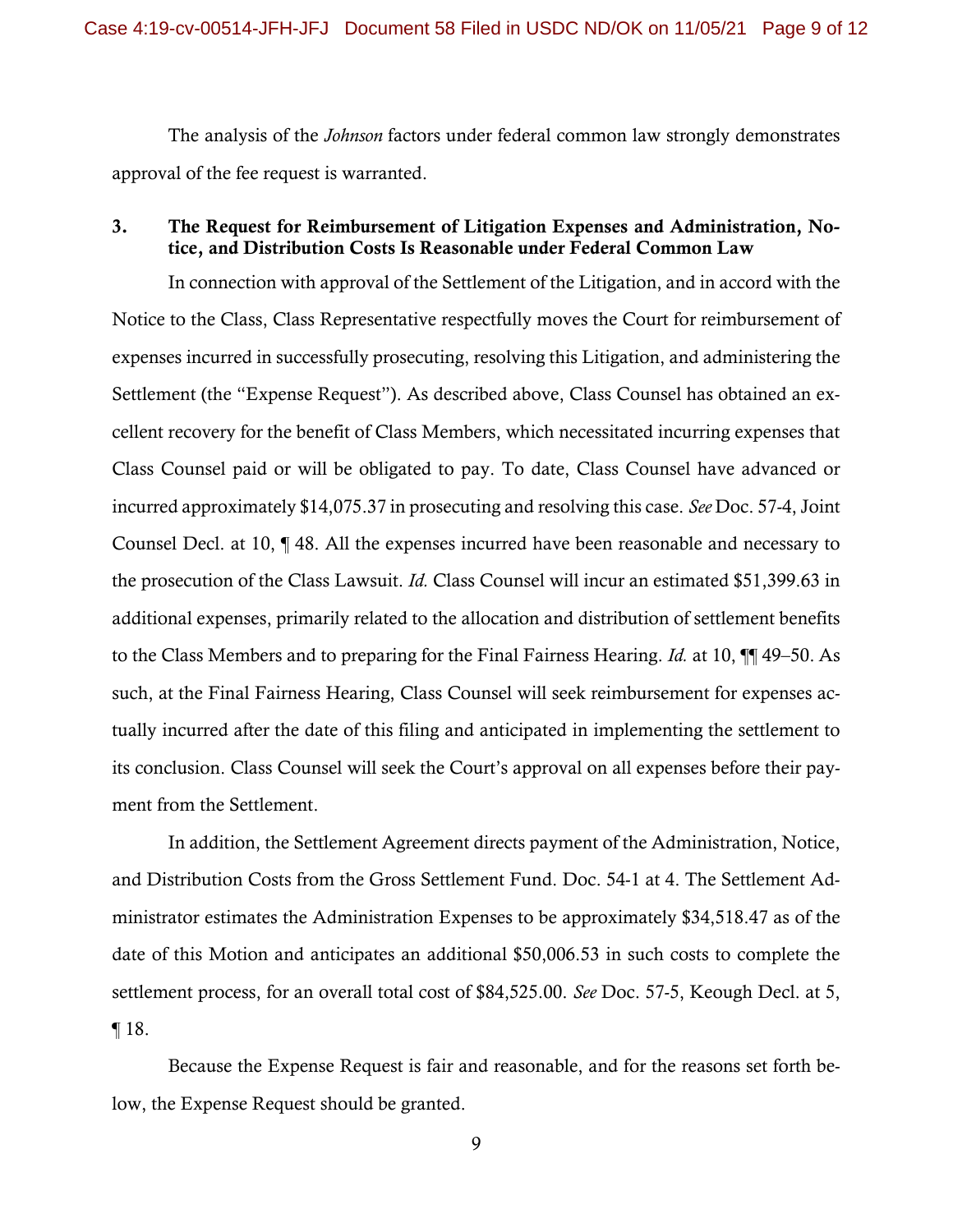#### *a. The Expense Request Is Reasonable under Federal Common Law*

"As with attorney fees, an attorney who creates or preserves a common fund for the benefit of a class is entitled to receive reimbursement of all reasonable costs incurred…in addition to the attorney fee percentage." *Vaszlavik v. Storage Tech. Corp.*, No. 95-B-2525, 2000 WL 1268824, at \*4 (D. Colo. Mar. 9, 2000) (citing *Blum*, 465 U.S. at 573); Fed. R. Civ. P. 23(h) (authorizing the Court to reimburse counsel for "non-taxable costs that are authorized by law."). Where a settlement agreement calls for the costs of administration to be borne by the settlement fund, the court should approve the same. *See, e.g., In re High–Tech Emp. Antitrust Litig*., No. 11–CV–2509–LHK, 2013 WL 6328811, at \*5 (N.D. Cal. Oct. 30, 2013) (permitting all costs incurred in disseminating notice and administering the settlement to shall be paid from the settlement fund, pursuant to the terms of a settlement agreement). All such expenses were reasonably and necessarily incurred and are directly related to the prosecution and resolution of this Litigation. The costs include routine expenses related to court fees, postage and shipping, and legal research, as well as expenses for experts, document production and review, database and information costs, and settlement administration, which are typical of large, complex class actions such as this. As such, the Expense Request is fair and reasonable and should be approved.

#### 4. The Case Contribution Award is Reasonable Under Federal Common Law

Class Representative also requests a \$32,000.00 Case Contribution Award, which is 2% of the \$1.6 million cash payment. *See* Doc. 57-4, Joint Counsel Decl. at 11, ¶¶ 53–54. The requested Case Contribution Award was included in the Notice provided to Class Members (Doc. 54-1 at 75) and is reasonable under the case law. Federal courts, including this Court, regularly give incentive awards to compensate named plaintiffs. *See, e.g., Harris*, No. 19-CV-355-SPS (E.D. Okla. Feb. 27, 2020), Doc. 40 at 17 (The class representative's "request for an award of two percent is consistent with awards entered by Oklahoma state and federal courts, as well as federal courts across the country."); *see also Hay Creek Royalties, LLC*, No. 19-CV-177-CVE-JFJ (N.D. Okla. Apr. 28, 2021), Doc. 74 at 12 (approving class contribution award).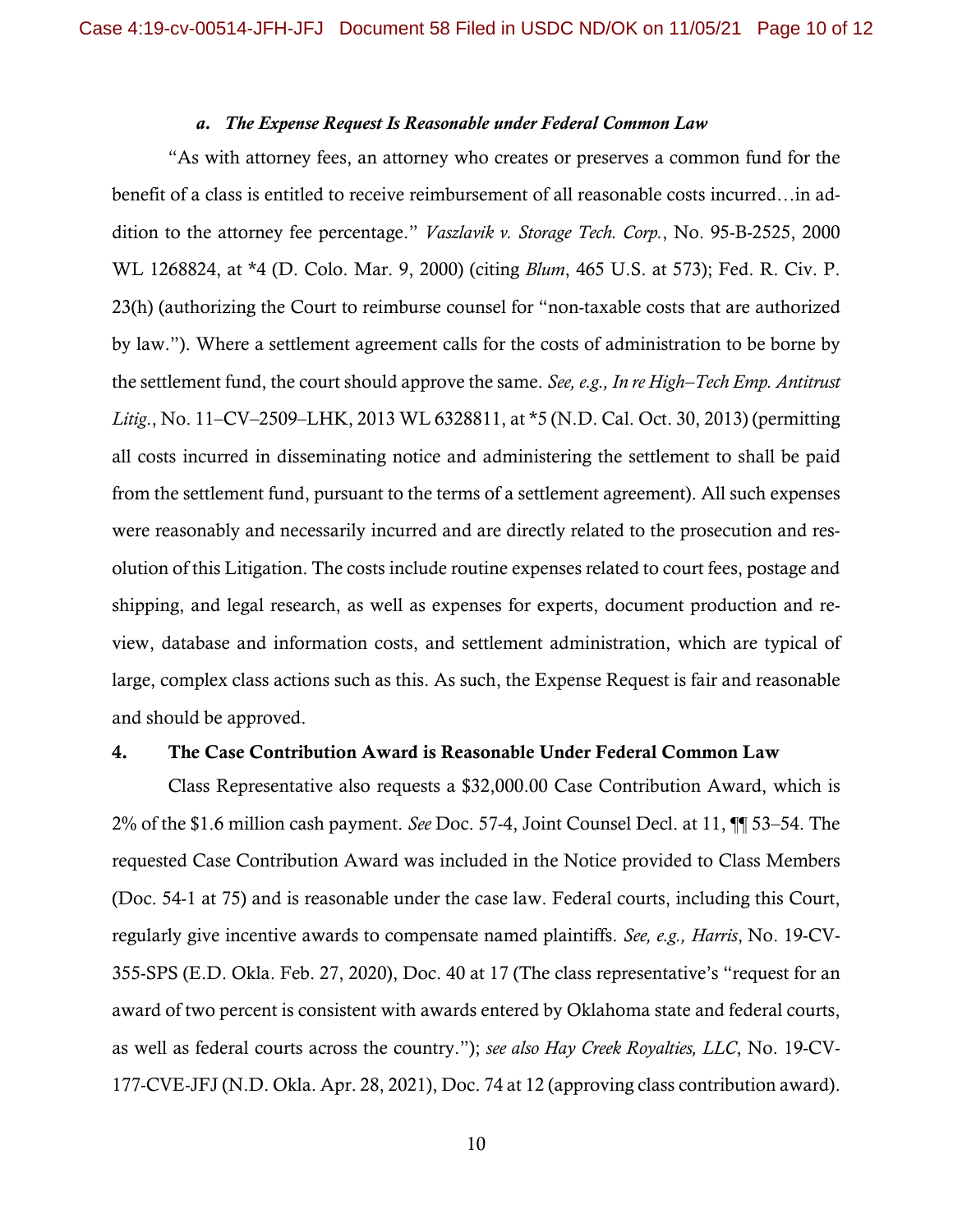Evidence supporting an award request may be provided through "affidavits submitted by class counsel and/or the class representatives, through which these persons testify to the particular services performed, the risks encountered, and any other facts pertinent to the award." Newberg § 17:12.

Class Representative seeks a Case Contribution Award based on the demonstrated risk and burden as well as compensation for time and effort, as more fully set forth in the Class Representative Decl. *See* Doc. 57-3, Class Representative Decl. at 4, ¶ 17. Having worked with Class Representative in the investigation, filing, prosecution, and settlement of this Litigation, Class Counsel fully supports the request. *See* Doc. 57-4, Joint Counsel Decl. at 11, ¶ 54. As such, Class Representative's request for a Case Contribution Award here is fair and reasonable and supported by the same evidence of reasonableness.

### **CONCLUSION**

For the reasons set forth in this Motion, Class Representative and Class Counsel move the Court to grant this Motion and to enter an Order approving the following, in accord with the Settlement Agreement and the Notice, to be deducted from the Gross Settlement Fund before Distribution Checks are mailed to the class, from the remaining Net Settlement Fund: 1) Plaintiff's Attorneys' Fees in the amount of thirty-seven and one-half percent of the Gross Settlement Fund (\$600,000.00); 2) a Case Contribution Award in the amount of 2% of the Gross Settlement Fund (\$32,000.00); 3) Litigation Expenses in the amount of \$14,075.37 to date; 4) Administration, Notice, and Distribution Costs in the amount of \$34,518.47 to date; and 5) a reserve of up to \$101,406.16 for future Litigation Expenses and Administration, Notice, and Distribution Costs through the Final Fairness Hearing and full implementation of the Settlement. Class Representative will submit a proposed order to the Court for the relief requested in this Motion prior to the Final Fairness Hearing and after the objection deadline passes on November 19, 2021.